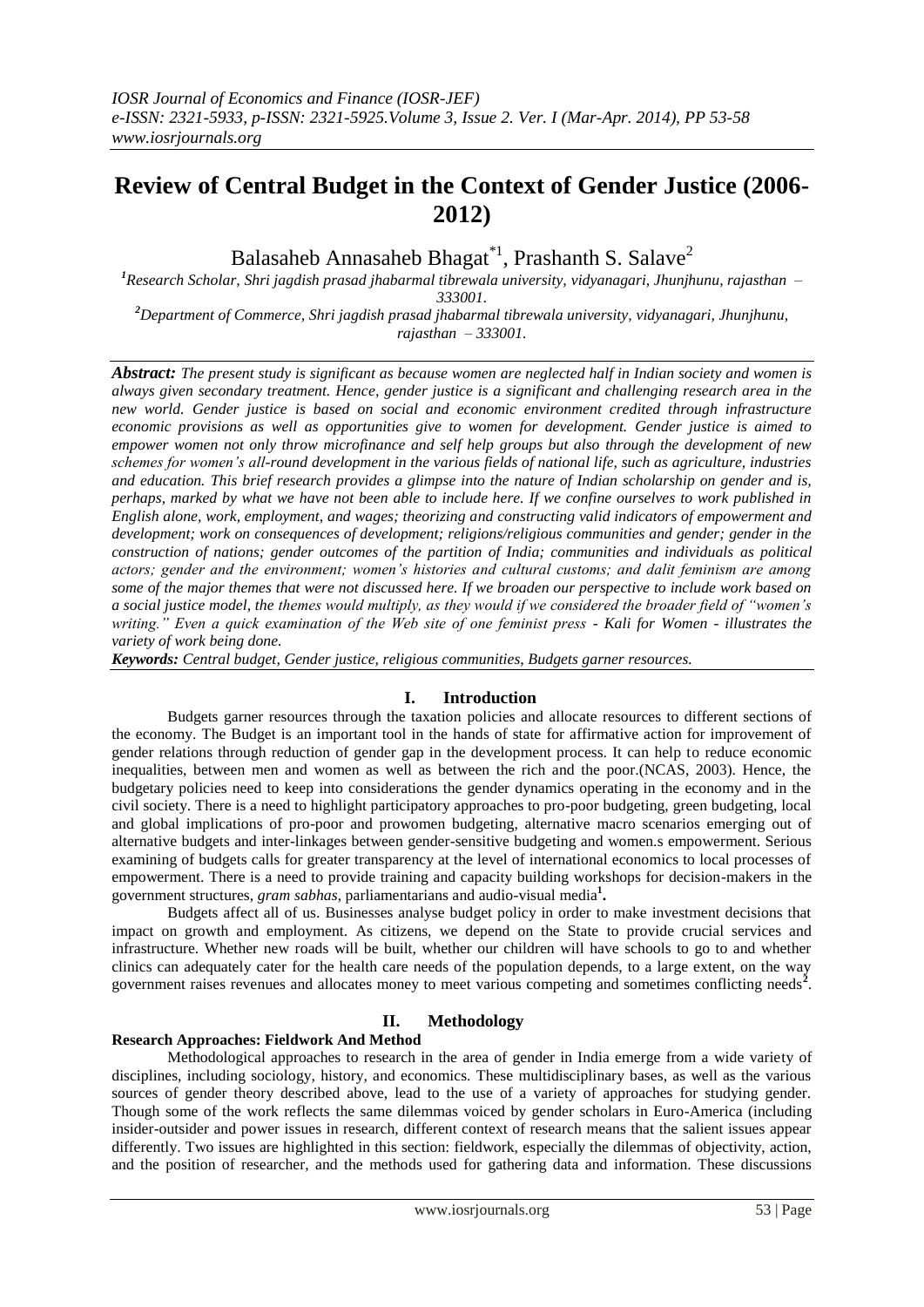provide the background for understanding what is written about specific gender topics and the type of data that is used for drawing conclusions**<sup>3</sup> .**

## **Fieldwork**

While fieldwork and ethnography are often used synonymously in the United States, in India, the terms include varying degrees of participant observation, includes structured or semi structured interviews, and may involve survey interviews for quantitative analysis. Fieldwork entails the active involvement of the researcher in the production of knowledge, and this process often upholds power differences between the researcher and researched. Power is discernible in at least two interrelated dimensions**<sup>4</sup>** . First, there are power differences stemming from the different social locations of the researcher and the researched (not simply in terms of gender and class but also in caste, religion, nationality, life chances, and rural/urban backgrounds). Second, there is power exerted during and after the research process, such as defining the research relationship, having unequal exchanges and exploitation, and defining what constitutes "peoples' voices."

# **III. Method**

The methods used for gender research in India can be categorized into three broad, somewhat overlapping, streams. The first stream, historical analysis, has focused on the changing construction of gender relations and, therefore, relied on particular events or on historical secondary documents (such as Butalia 1993; Chakravarti 1993, 1996; Omvedt 1998; Rao 1999; Suresh 1998; Talwar 1999). A second approach is the analysis of specific cases, such as the caste-based atrocity in Sirasgaon described by Anupama Rao (1999) or Kalpana Kannibiran's (1996) analysis of a particular rape in the bookEmbodied Violence. Quantitative analyses form the basis for the third approach. The third approach has dominated two areas of research: demography and feminist economics, especially the impacts of mifinance projects on womens status**<sup>5</sup>** .

#### **Women's Movement Scholarship In India**

This section focuses on women's movement scholarship produced by activists and scholars writing and living in India. Most of the authors are activists and/or activist/scholars themselves, and their analysis tends to be movement driven rather than a literature-driven analysis, and the objective, as pointed out in previous sections, is to collect grounded data to construct meaningful theory. The discussion that follows is based on the following books: Datar (1993), Dietrich (1992), Gandhi and Shah (1992), Kumar (1993), Omvedt (1993), and Sen (1990).

#### **Movement-Driven Analysis**

The analysis in most of these works is driven, implicitly or explicitly, by a search for meaningful categories that can facilitate the organizing effort of the movement. The lack of explicit dialogue between academic literature and movement scholarship might seem problematic from a U.S. academic perspective. However, it frees the authors to develop organic analytical categories that are more likely to feed back into the movement. This is even the case for scholars who do engage the academic literature, such as Omvedt, Dietrich, and Sen**<sup>6</sup> .**

Omvedt (1993), for example, used the new social movements perspective, but it gets completely transformed in her intersectional analysis of the nationalist and socialist roots of the Indian women's movements, along with the anticaste, farmer's, and environmental movements. Her main argument is that these "new" social movements present a challenge to both nationalist and Marxist visions of change in India and, in the process, are reinventing revolution. What makes them new is that "they have been explicitly antisystemic in their ideologies, looking towards a casteless, nonpatriarchal, nonlooting, sustainable society; they are involved, in their own view, in inherent conflict with the social order"

#### **Academic Analyses**

Most of the academic analyses of violence against women, which are from a feminist perspective, focus on the cultural and structural context of violence. The research varies from case studies to analyses of data from quantitative surveys. Some scholars provide a complex analysis based on a combination of sociocultural-, economic-, and individual-level factors (Kelkar 1992; Prasad 1990; Sinha 1989). Some analyze the historical roots of violence as condoned by the ancient texts, scriptures, and religion (Kumari 1989; Sood 1990). In general, violence is explained in terms of a patriarchal Indian society as a method of controlling women who have subordinate status. For example, one analysis of rape explains it in terms of the strict controls over women's sexuality that are necessary to protect patriarchy and patriarchal property rights (Agnes 1990); others may point to mass rapes of lower caste women by upper caste men (Maydeo 1990) or of rural and tribal women by policemen and army personnel as multiple methods of subduing women (Kelkar 1992).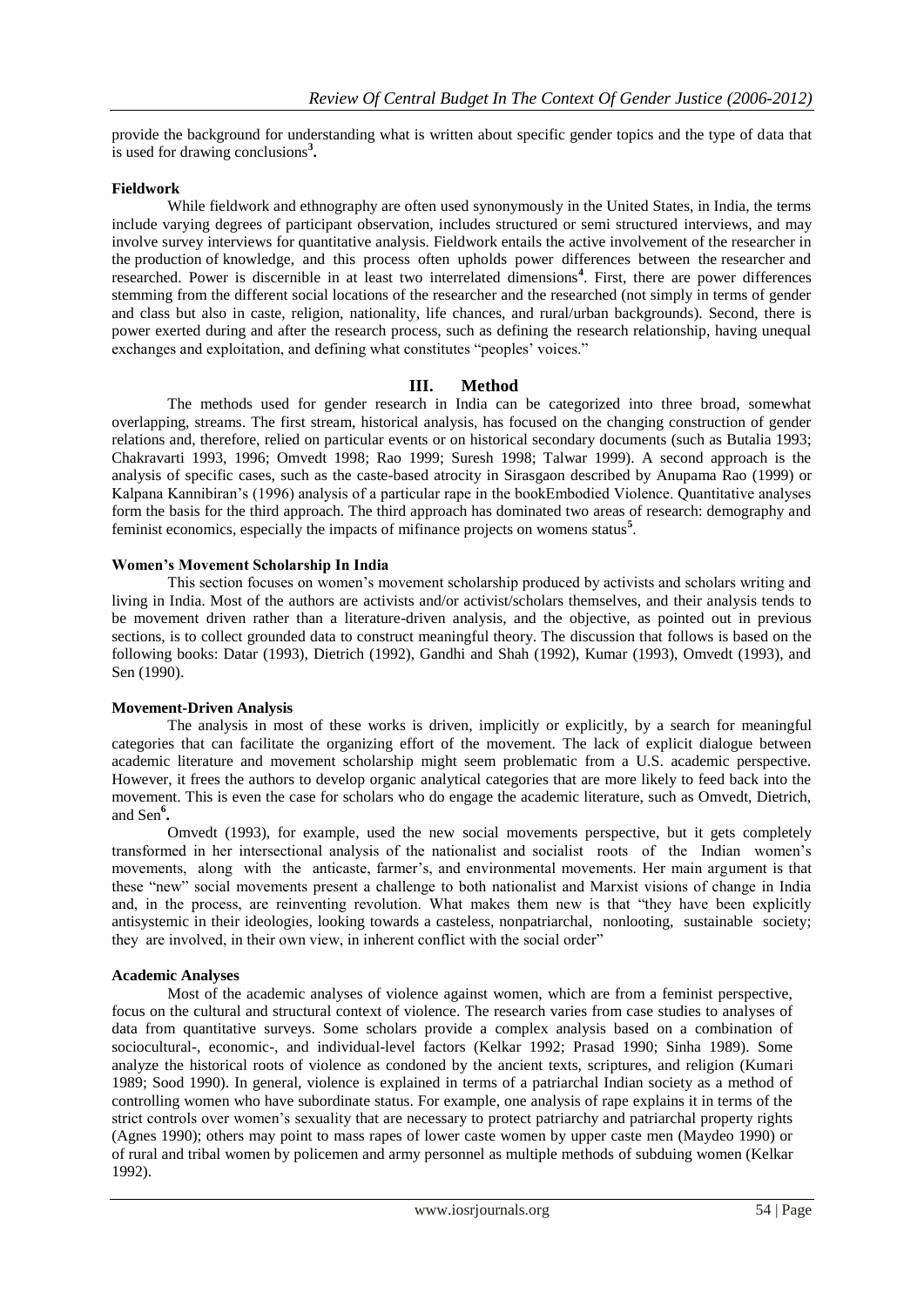#### **The Gender and Development (GAD) framework**

The Gender and Development (GAD) framework focuses on ensuring that all policies and programmes are designed to take into account the different gender roles and needs of women and men, girls and boys. It is a shift away from the Women in Development (WID) approach that addressed women's rights and needs through separate and special development programmes. The WID approach tended to focus on increasing women's capabilities and economic opportunities through special interventions like income-generating activities, child care literacy and hygiene projects. The GAD approach recognises that culturally defined roles of women and men reinforce unequal relations between them resulting in marginalisation of both sexes, although women's marginalisation is more common. It therefore seeks not only to integrate women fully in the development process through mainstreaming gender issues in policies, programmes and budgets, but to transform unequal gender relations as well. The GAD framework is used as a tool to analyse the extent to which programmes or projects address the needs of women and men**7,8 .**

## **IV. Results And Discussion**

#### **Priority for Women in the Union Budget**

The Gender Budget Statement was introduced levelling the Union Budget in the year 2005-06 and this practice has been sustained till date. Apart from listing those schemes where 100% provisions are meant for women in Part A, the statement in its current form also includes those schemes in which at least 30% provisions are meant for women in Part B. Even a preliminary assessment of the GBS over the last few years reveals that the total allocations earmarked for women as proportion of the total union government expenditure have been in the range of 5-6%, which by any standard is significantly low. After stagnating at 5.5% of the Total Expenditure over the last two years, Union Budget 2010-11 has increased the proportion of the GBS to 6.1%. The year 2010- 11 has been an improvement in real terms, because this increase is neither due to an increase in the number of ministries/departments reporting in the GBS nor due to any significant methodological changes**<sup>9</sup>** .

Further analysis of the total magnitude for the years 2008-09 to 2010-11 (Refer to Figure 1) reveals that the increase in the per capita allocation has been rather insignificant – it has only risen from Rs. 900 in 2008-09 and Rs. 1000 in 2009-10 to Rs. 1190 in 2010-11. It must be noted however that in

the context of high inflation of 13.33% (Consumer Price Index, April 2010), this increase is nominal.

# **How is Gender Budgeting helping in achieving the different MDGs for women?**

#### **Table 1: presents specific schemes reported in the GBS for the last three years, which helps assess the quantum of allocations for women vis-à-vis the MDGs.**

| Schemes Covered in the Gender Budgeting                | <b>Allocations</b><br><b>Earmarked</b><br>for | <b>MDGs Addressed</b>                           |
|--------------------------------------------------------|-----------------------------------------------|-------------------------------------------------|
| <b>Statement</b>                                       | Women in these Schemes (in Rs.                |                                                 |
|                                                        | Crore)                                        |                                                 |
| Rural Employment<br>Gandhi<br>National<br>Mahatma      | 2008-09<br>2010-11<br>2009-10                 | <b>Goal 1: Eradicate extreme</b>                |
| Guarantee Scheme, Swarna Jayanti Shahri Rozgar         | RE<br>RE<br>BE                                | poverty and hunger                              |
| Yojana, Swarnajayanti Gram                             | 26746.14 26077.87 33871.1                     | Target $1(a)$ Reduce by half the                |
| Swarozgar Yojana, Indira Awaas Yojana, Mid Day         |                                               | proportion of people living on less than a      |
| Meal Scheme, Rashtriya Mahila Kosh, ICDS, STEP,        |                                               | dollar a dayTarget 1(b) Achieve full and        |
| Swayamsiddha, Indira Gandhi Matritava Sahoyog          |                                               | productive employment and decent work           |
| Yojana, National Food Security Mission, Village Grain  |                                               | for all, including women and young              |
| Bank Scheme, Nutrition Education Scheme, SCA to        |                                               | peopleTarget 1 (c) Reduce by half the           |
| SCP, SCA to TSP and Self Employment Scheme for         |                                               | proportion of people who suffer from            |
| Liberation and Rehabilitation of Scavengers.           |                                               | hunger                                          |
| Sarva Shiksha Abhiyan, Mid Day Meal Scheme,            | 9066 8822.42<br>11980.2                       | <b>Goal 2: Achieve universal</b>                |
| <b>District Primary Education Programme</b>            |                                               | primary education                               |
|                                                        |                                               | Target 2a: Ensure that all boys andgirls        |
|                                                        |                                               | complete a full course of primary               |
|                                                        |                                               | schooling                                       |
| Rashtriya Mahila Kosh, Support to Training and         | 2008-09 2009-10 2010-11                       | Goal 3: Promote gender equality and             |
| Employment Programme, Swayamsiddha, Swarna             | <b>RE</b><br>RE<br><b>BE</b>                  | empower women                                   |
| Jayanti Shahri Rozgar Yojana, Mid Day Meal Scheme,     | 15084.79 17948.97 20960.07                    | Target 3a: Eliminate gender                     |
| Mahatma Gandhi National Rural Employment               |                                               | di spa $\tau$ i t y in pr ima r y and secondary |
| Guarantee Scheme, Swarnajayanti Gram Swarozgar         |                                               | education preferably by 2005, and at all        |
| Yojana, Post Matric Scholarship for SCs, Rajiv Gandhi  |                                               | levels by $2015.1$ $3(1)$ Ratios of girls to    |
| National Fellowship for SCs, Top Class Education for   |                                               | boys in primary, secondary and tertiary         |
| SCs, Boys and Girls                                    |                                               | education $1 \quad 3(2)$ Share of women in      |
| Hostels for BCs, Post Matric Scholarship for BCs, Self |                                               | wage employment in the non-agricultural         |
| Employment S cheme for                                 |                                               | sectors $1\,3(3)$ Proportion of seats held by   |
| Scavengers, Share Capital to SC, SCA to SCP, Finance   |                                               | women in national parliament                    |
| and Deve lopment for We ake r Sections, Employment     |                                               |                                                 |
| of Physically Challenged, National Handicapped         |                                               |                                                 |
| Finance & Development Corporation, Rajiv Gandhi        |                                               |                                                 |
| Scheme for Empowerment of Adolescent Girls, Girls      |                                               |                                                 |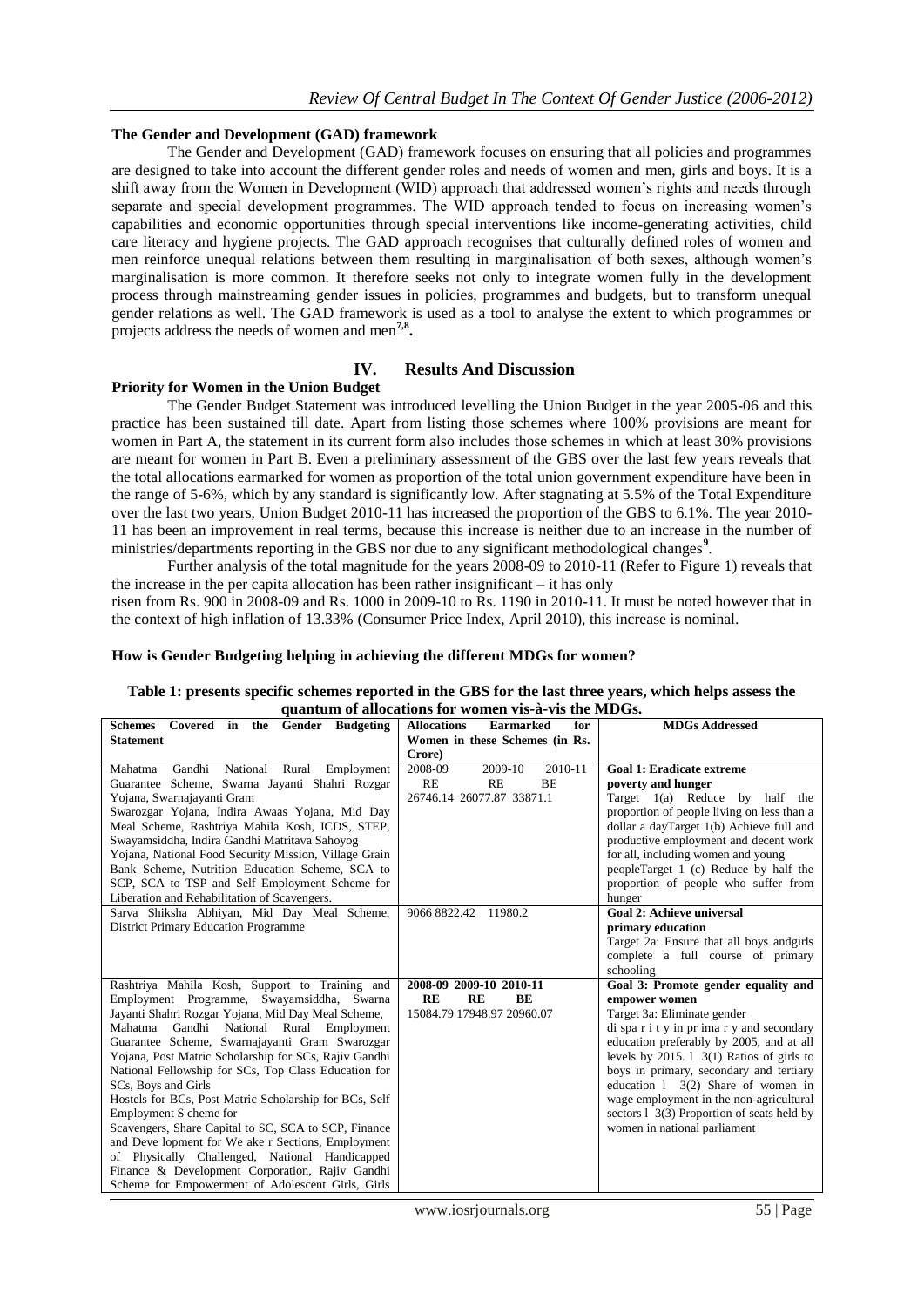| Hostel for SCs, National Empowerment Mission,         |                            |          |                                            |
|-------------------------------------------------------|----------------------------|----------|--------------------------------------------|
| Working<br>Women,<br>Hostels<br>for<br>Priyadarshini, |                            |          |                                            |
| Swayamsiddha, Conditional Cash Transfer Scheme for    |                            |          |                                            |
| Girl Child, Rajiv Gandhi National Crèche Scheme,      |                            |          |                                            |
| National Child Labour Project, Schemes Ministry of    |                            |          |                                            |
| Micro, Small & Medium Enterprises, Schemes under      |                            |          |                                            |
| Dept of Biotechnology, Scheme s under Dept of         |                            |          |                                            |
| Information Technology, Schemes under Ministry of     |                            |          |                                            |
|                                                       |                            |          |                                            |
| Home Affairs, Schemes under Ministry of Textiles,     |                            |          |                                            |
| Schemes under Ministry of Tribal Affairs, Schemes     |                            |          |                                            |
| under Department of School Education, Schemes         |                            |          |                                            |
| Ministry of Home Affairs, Schemes under Ministry of   | 2009-10 2010-11<br>2008-09 |          |                                            |
| Textiles, Schemes under Ministry of Tribal Affairs,   | RE<br>RE                   | BE       |                                            |
| Schemes under Department of School Education,         |                            |          |                                            |
| Schemes under Ministry of Minority Affairs, Schemes   |                            |          |                                            |
| under Department of Higher Education                  |                            |          |                                            |
| Reproductive and Child Health Project                 | 3066.01<br>3431.37         | 3850     | <b>Goal 4: Reduce Child Mortality</b>      |
|                                                       |                            |          | Target 4a: Reduce by two thirds the        |
|                                                       |                            |          |                                            |
|                                                       |                            |          | mortality rate among children under five   |
| Indira Gandhi Matritva Sahyg Yojana, Reproductive     | 7369.18<br>9438.92         | 11517.54 | <b>Goal 5: Improve maternal</b>            |
| and Child Health Project, Rural Family Welfare        |                            |          | health                                     |
| Services, Urban Family Welfare Services, Mission      |                            |          | Target 5a: Reduce by three quarters the    |
| Flexible Pool, Contraception                          |                            |          | maternal mortality ratio                   |
|                                                       |                            |          | Target 5b: Achieve, by 2015,               |
|                                                       |                            |          | universal access to reproductive health    |
| National TB Control Programme, National Vector        | 1178.99<br>944.52          | 1160.37  | Goal 6: Combat HIV/AIDS,                   |
| Borne Diseases Control Programme, National AIDS       |                            |          | Malaria and other diseases Target 6a:      |
|                                                       |                            |          |                                            |
| Control Programme and Contraception                   |                            |          | Halt and begin to reverse the spread of    |
|                                                       |                            |          | HIV/AIDS Target 6b: Achieve, by 2010,      |
|                                                       |                            |          | universal access to treatment for          |
|                                                       |                            |          | HIV/AIDS for all those who                 |
|                                                       |                            |          | need it                                    |
|                                                       |                            |          | Target 6c: Halt and begin to reverse the   |
|                                                       |                            |          | incidence of malaria and other major       |
|                                                       |                            |          | diseases                                   |
| No relevant schemes have been listed in the GBS.      |                            |          | Goal<br>17:<br>Ensure<br>Environmental     |
|                                                       |                            |          |                                            |
|                                                       |                            |          | sustainability Target 7(a): Integrate the  |
|                                                       |                            |          | principles of sustainable development      |
|                                                       |                            |          | into country policies and programmes;      |
|                                                       |                            |          | loss<br>environmental<br>reverse<br>of     |
|                                                       |                            |          | resourcesTarget                            |
|                                                       | 2008-09<br>2009-10         | 2010-11  | 7b: Reduce biodiversity loss, achieving,   |
|                                                       | RE<br>RE                   | BE       | by 2010, a significant reduction in the    |
|                                                       |                            |          | rate of loss Target 7c: Reduce by half the |
|                                                       |                            |          | proportion of people without sustainable   |
|                                                       |                            |          | access to safe drinking water and basic    |
|                                                       |                            |          | Sanitation.                                |
|                                                       |                            |          |                                            |
|                                                       |                            |          | Target<br>7d:<br>Achieve<br>significant    |
|                                                       |                            |          | improvement in lives of at least 100 m     |
| No relevant schemes have been listed in the GBS.      |                            |          | Goal 8: A global partnership for           |
|                                                       |                            |          | development                                |

**Table 1** shows that the allocations for women with respect to Goal 1 (reducing poverty and hunger) have gone up from Rs. 26077.87 crore in 2008-09 to Rs 33871.1 crore in 2010-11 which is an increase of approximately 30%. This increase can be mainly attributed to the introduction of Indira Gandhi Matritva Sahayog Yojana in 2010 and increase in allocations for Indira Awaas Yojana (IAY) and Special Central Assistance to Tribal Sub Plan and Scheduled Caste Sub Plan. This figure however is an overestimation of the actual funds meant for women since a heavily funded scheme like the Indira Awaas Yojana is listed under Part A of the statement which implies that 100% of its provisions are meant for women.

It must be noted that, although 80% of houses constructed under the scheme are registered in the name of women, the remaining 20% are jointly held by husband and wife (Ministry of Rural Development 2009-10), thereby making its inclusion in Part A, incorrect. Another important concern is the exclusion of important schemes such as Public Distribution System and National Programme for Adolescent Girls which have a significant impact on women from the GBS<sup>10</sup>.

Allocations for Goal 2 (universal primary education) have registered a moderate increase in the last three years on account of a rise in budgetary allocation for Sarva Shiksha Abhiyan. As far as Goal 3 is concerned (promoting gender equality and women's empowerment), allocations for 2008-09 in comparison to 2010-11 do show a notable increase of 39%. However, the increase in allocations in the last two years has been a moderate 17%. That too is mainly due to the introduction of two new schemes – Rajiv Gandhi Scheme for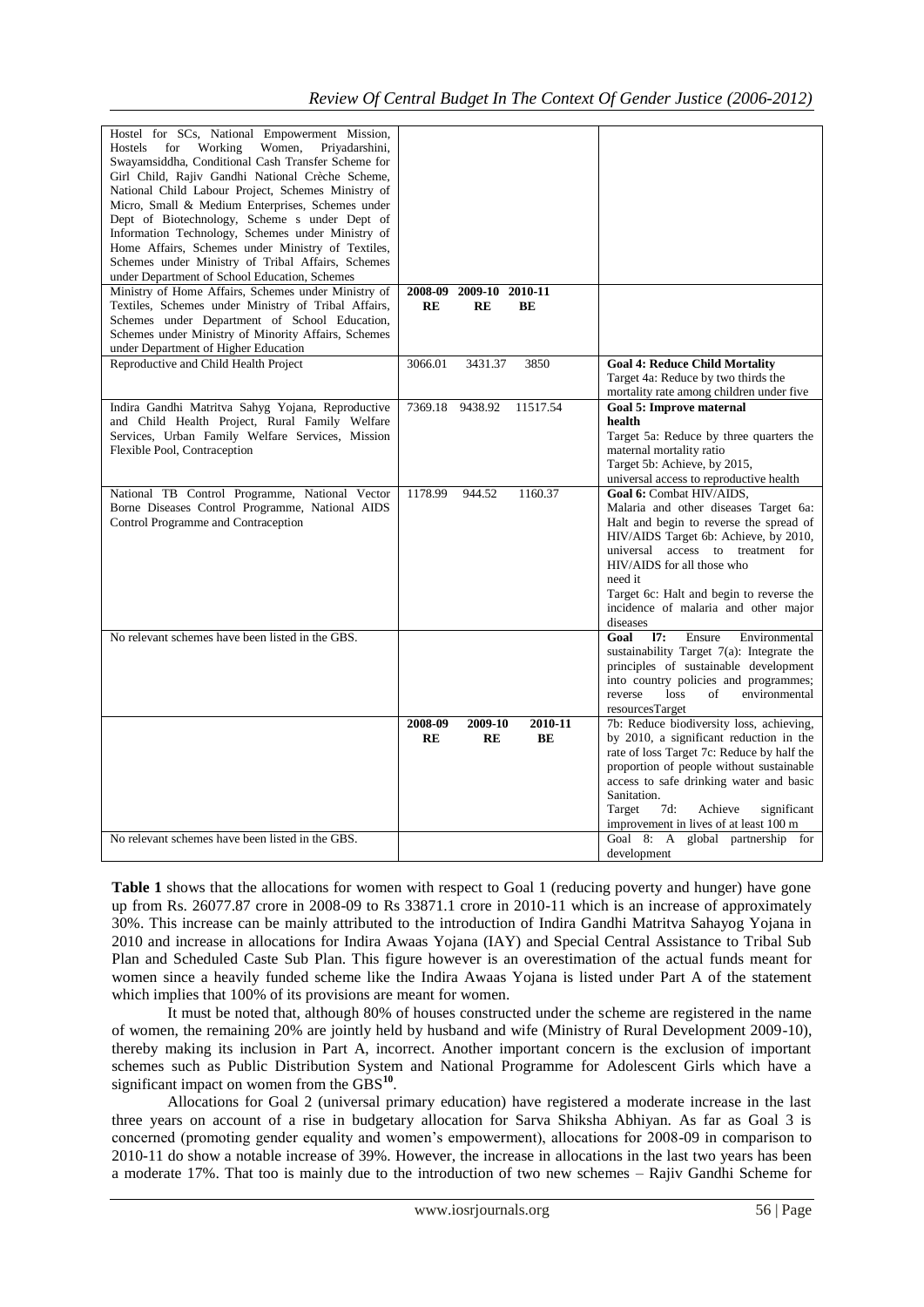Empowerment of Adolescent Girls and the National Empowerment Mission. There has also been a prominent increase in schemes such as Priyadarshini, Scholarship schemes meant for Scheduled Castes and Scheduled Tribes and overall budget of the Department of School Education and Literacy and the Ministry of Minority Affairs<sup>11</sup>.

Key areas such as water and sanitation, environment and sustainable development and improvement in the living conditions of the urban poor do not find a mention in the gender budgeting statement. Important schemes like Accelerated Rural Water Supply Programme, Total Sanitation Camp a i g n, JNNURM, Na t i o n a l Sl um Development Programme are significant omissions. Therefore, we do not see any allocations for Goal 7.

Allocations for addressing child mortality (Goal 4) have registered only a marginal increase in the last three years. From the year 2008-09, the allocations have increased to a meagre Rs. 3850 crore from Rs. 3066.01 crore.With regard to Goal 5 which aims at improving maternal health, there has been an increase in allocations for schemes like the Rural Family Welfare Services and Urban Family Welfare Services. A new scheme aimed at providing conditional benefits to pregnant women has also been introduced<sup>12</sup>.

Allocations for Goal 6 have registered a slight decline from Rs. 1178 (2008-09 RE) to Rs. 1160 crore (2010-11 BE). This has been mainly on account of a decline in allocations for contraception. If we look at the trend in allocations for the MDGs from 2008-09 to 2010-11 (refer to figure 2), it is evident that the largest chunk of funds earmarked for women are for schemes addressing Goal 1. This can be attributed to the fact that large schemes such as Mahatma Gandhi National Rural Employment Guarantee Scheme (MGNREGS), Integrated Child Development Scheme (ICDS), IAY and Mid Day Meal Scheme. This is followed by allocations for Goal 3 and Goal 2.

#### **Allocations for MDGs in 2010-11**

Further analysis of allocations in 2010-11 BE for Goal 3 reveals that education received the largest pool of funds followed by wage employment (refer to figure 3). This includes allocations for schemes aimed at improving ratio of girls to boys in the primary, secondary and higher education (Indicator 1) and promoting women's employment in the non-agricultural sector (Indicator 2). However, with regard to indicator 3 i.e. increasing the proportion of seats held by women in national parliament, no noteworthy steps have been taken by the government. As we know, a critical legislation like the Women's Reservation Bill is still pending in the Lower House. However, it must be mentioned that a few efforts to enhance the capacity of women leaders at the grassroots have been taken by the Ministry of Panchayati Raj. The schemes under the ministry do not feature here because the indicator squarely mentions increase in the number of women legislators at the national level<sup>13</sup>.

#### **Per Capita Allocations for the Different MDGs in 2010-11**

If we take the projected population of females for 2011, i.e. 570206000, an indicative estimate of the per capita allocation for girls/women visà- vis the different MDGs can be drawn up. As figure 4 reveals, this year the government has allocated Rs. 594 per woman to

address Goal 1 i.e. poverty and hunger, while only Rs. 202 has been allocated per capita to address maternal health.

## **V. Summary And Conclusion**

The above analysis reveals that the allocations for women vis-à-vis the MDGs are mainly aimed at improving the ratio of girls to boys in the primary, secondary and higher education and promoting women's employment in the non-agricultural sector. However, there are larger concerns that remain unaddressed. Some of these are:

(a) The overall allocations for women as proportion to the total Union Government expenditure remain abysmal. (b) There are many bottlenecks which impede the delivery of services to women.

(c) The manner in which certain schemes have been conceptualized may result in reinforcing gender stereotypes and inequalities, instead of challenging them. It is important to remember that the creation of an enabling environment for women cannot be limited to certain schemes which address women's immediate concerns and needs but should also challenge insidious and unequal power relations and structural inequities in our society. Once these challenges undertaken, the spirit of gender budgeting understood and practised in India has the potential to become an effective tool not only in fulfilling the Gender specific MDGs 3 and 5 in the country, but also in addressing the gender related concerns underlying all the MDG targets and placing them specifically in the national and regional context.

This brief research provides a glimpse into the nature of Indian scholarship on gender and is, perhaps, marked by what we have not been able to include here. If we confine ourselves to work published in English alone, work, employment, and wages; theorizing and constructing valid indicators of empowerment and development; work on consequences of development; religions/religious communities and gender; gender in the